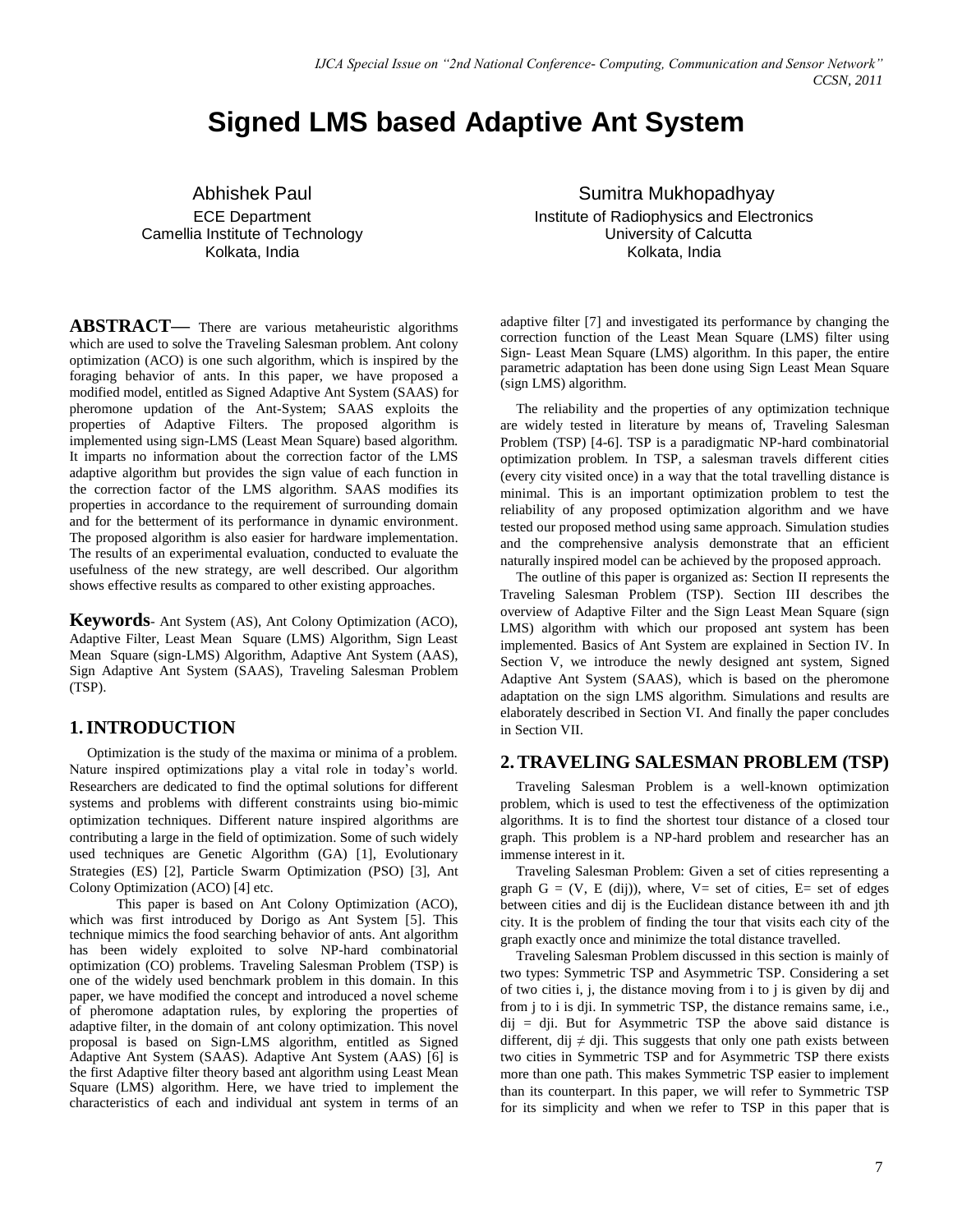Symmetric TSP.

The proposed algorithm of sign-LMS based Ant System is being tested using different benchmark problems; such as oliver30, berlin52 and others. These benchmark problems are available at TSPLIB benchmark library [8].

## **3. ADAPTIVE FILTER**

Filtering is a mean of signal processing in order to manipulate the information contained in the signal. A filter performs three basic information processing tasks. They are filtering, smoothing, and prediction. Adaptive Filter [7] is one such nonlinear filter and is attractive due to its reliability, accuracy, and flexibility.

The adaptive filter is primarily controlled by the cost function (error function), which determines the performance of the filter. Main usefulness of these filters is to reduce the cost function, so the required output approaches to its desired value.

This cost function is given by  
\n
$$
e(n) = d(n) - d'(n);
$$
\nwhere,  $e(n) =$  the cost function. (1)

 $d(n) =$  desired function.

 $d'(n)$  = estimated function.

The designed process and its modification require the minimization of the cost function.

The basic adaptive filter equation is given by

$$
w(n + 1) = w(n) + \Delta w
$$
\n(2)

where,  $\Delta w$  is the correction factor, and can be modified using different updation algorithm of the adaptive filter.

Different updation algorithms are formulated to minimize the correction factor  $\Delta w$ , to reduce the cost and also to ease the hardware implementation. In this paper, we use a well-known updation algorithm known as sign-LMS algorithm. The pure form of this algorithm is called sign-sign LMS algorithm. This algorithm is derived from LMS algorithm. Here, sign-sign LMS algorithm has been exploited for the proposed implementation.

#### *A. Sign LMS Algorithm*

A simple adaptive algorithm and yet effective for the design of the traversal filter, known as the Least Means Square (LMS) algorithm, was devised by Widrow and Hoff in 1959 [7]. The LMS algorithm is a stochastic gradient algorithm in that it iterates each tap weight of the transversal filter in the direction of the instantaneous gradient of the squared error signal with respect to the tap weight of the filter.

The updation rule for LMS is

$$
w(n + 1) = w(n) + \mu e(n)x(n) ; \t(3)
$$

where, the correction factor,  $\Delta w = \mu e(n)x(n)$ ;

 $\mu$  = step size which controls the gradient information of the updation.

 $e(n) = \text{cost function}.$ 

 $x(n) = input signal or input function.$ 

 Although the LMS filter is very simple in computational terms, its mathematical analysis is profoundly complicated because of its stochastic and nonlinear nature and so it"s hardware implementation. So, to simplify the implementation and to have hardware compatibility another LMS algorithm, known as Sign Sign LMS algorithm, commonly known as Sign LMS algorithm is used in this paper. This algorithm reduces the cost in terms of speed and hardware by evaluating its gradient value in terms of its sign value as described in Eq. 4 below. Basically it is a hardware friendly algorithm, which also reduces the nonlinearity with its sign value.

The updation rule of Sign LMS algorithm is given by

$$
w(n+1) = w(n) + \mu * sign\{e(n)\} * sign\{x(n)\};
$$
 (4)

where, the correction factor is replaced by its sign value. Here, no information partially or fully is passed. The sign function gives  $+1$ " if the gradient is positive or else "-1". So, the tap weight is increased or decreased by a constant amount, μ.

#### **4. ANT SYSTEM**

Ant Colony Optimization (ACO) [4] was first introduced by Marco Dorigo in his PhD thesis in 1992. ACO imitates the foraging behavior of real ants. We focus our attention to the basic Ant-System (AS) [5], which is the first successful technique to emphasize the swarm nature of the real ants. The properties of Ant System can be modeled from the real ant colonies. Ant Algorithms are useful in solving different problems such as traveling salesman problem (TSP) [4-6], assignment problems [9], scheduling problems [10], vehicle routing problems [11].

The ant system in TSP helps a salesman to find out his global tour length out of n-cities, where m-ants dedicate themselves to find the optimal path. Here, we are considering a 2-D Euclidean TSP, where,  $d_{ij}$  is the Euclidean distance between the two cities i and j.  $\tau_{ij}(t)$  is the intensity of trail on edge (i, j) at time t. During initialization, ants are placed on different cities with some positive initial value  $\tau_{ij}(0)$ . The pheromone updation formula [5] depends upon the inverse of the tour length  $L_k$  traversed by the  $k<sup>th</sup>$  ant and the updation formula is defined as,

$$
\tau_{ij}(t+n) = \rho \tau_{ij}(t) + \Delta \tau_{ij}
$$
\n(5)

Where, 
$$
\Delta \tau_{ij} = \sum_{k=1}^{m} \Delta \tau_{ij}^{k}
$$
 (6)

and 
$$
\Delta \tau_{ij}^k = \frac{Q}{L_k}
$$
, if the k<sup>th</sup> ant has moved along the path edge (i,  
j); (7)

$$
= 0 \quad \text{otherwise.} \tag{8}
$$

where, Q is a constant and  $\rho$  is the pheromone evaporation rate.

During their tour, an ant k in city i will move to city j with the probability given by

$$
P_{ij}^{k} = \frac{\left[\tau_{ij}(t)\right]^{\alpha} \left[\eta_{ij}\right]^{\beta}}{\sum_{k \in allowed_k} \left[\tau_{ij}(t)\right]^{\alpha} \left[\eta_{ij}\right]^{\beta}} \quad \text{if } j \in allowed_k; \quad (9)
$$
\n
$$
= 0 \quad \text{otherwise.} \quad (10)
$$
\nWhere,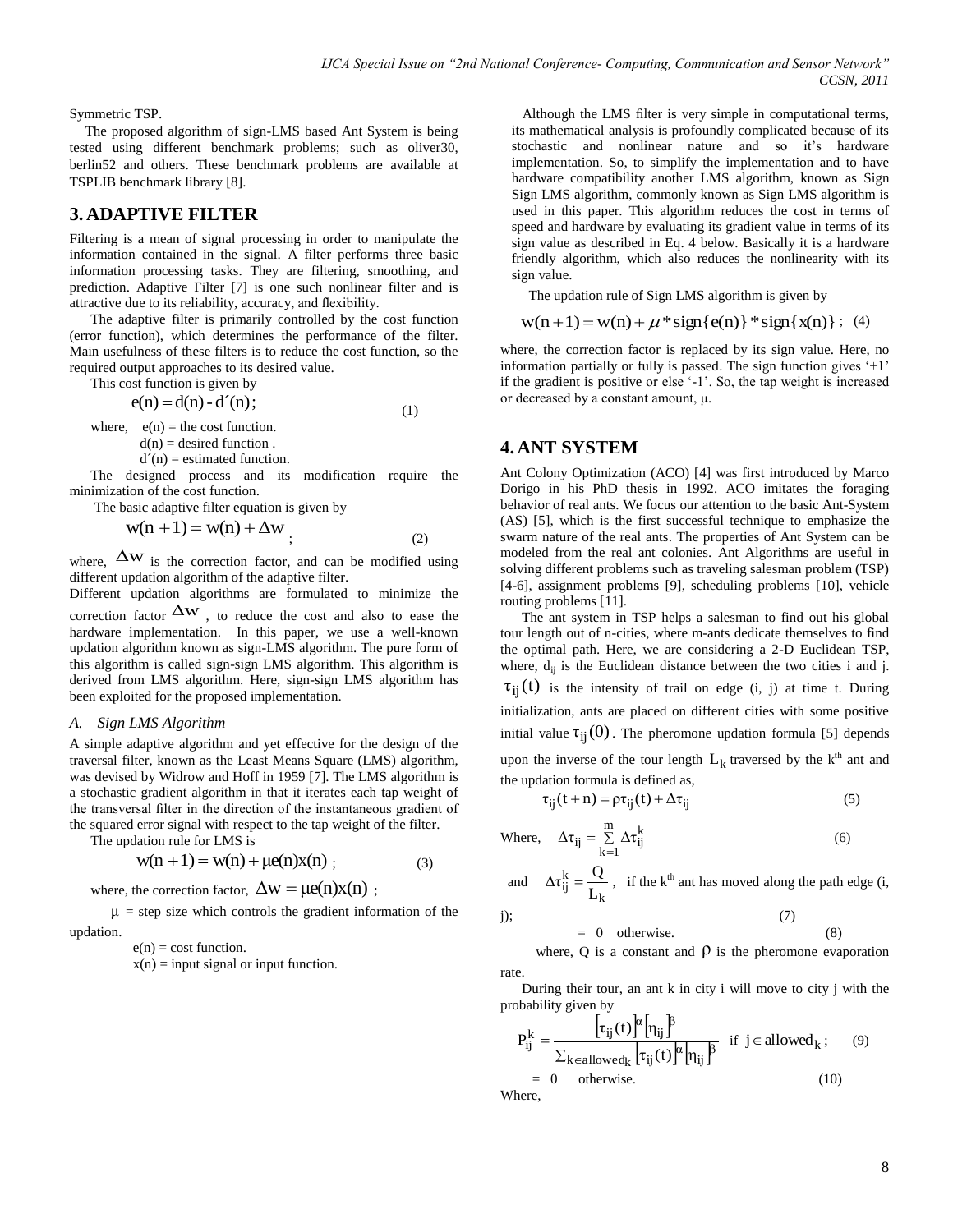allowed  $_k$  are the cities that are not visited,

 $\alpha$ ,  $\beta$  are the control parameters for  $\tau_{ij}$ ,  $\eta_{ij}$ 

and  $\eta_{ij}$  is the visibility factor.

 The choice of Ant-System (AS) depends on the pheromone trail. Therefore, Marco Dorigo put forward three models of AS, say, *ant-density*, *ant-quantity* and *ant-cycle* [5], and the models differ in the way, the pheromone trail is updated. Ant-density and antquantity follow local information for the trail updation, where as antcycle uses global information which prevents infinite pheromone accumulation. Eq. 7 and Eq. 8 represent the ant-cycle model.

*Ant-cycle* uses global information and it functions better than the other two models. Therefore, researchers adopt this model for their study on ACO.

#### **5. SIGNED ADAPTIVE ANT SYSTEM (SAAS)**

In this section, we describe our propose ant model, entitled as Signed Adaptive Ant System (SAAS). The proposed model is inspired from well-known sign LMS algorithm and is quite a hardware friendly model. Signed Adaptive Ant System (SAAS) is a variation of Ant System (AS) that differs from the original AS in its pheromone update function. In this variation, we have tried to emulate the characteristics of Ant System in terms of an Adaptive filter. This variation introduces the learning rules of the adaptive filter in the domain of optimization. However, the learning algorithm that we have used is the novel and simple adaptive approach known as Sign Least Mean Square (sign LSM) algorithm, as discussed in Section III.

The pheromone updation of the Ant System is nonlinear as shown in Eq.5, and pheromone trail is inversely proportional to length, as given in Eq.6 and Eq.7. Keeping in mind about the weight updation equation for filters, we propose to model the Ant System using filter, so to arrive at a better optimized solution. We have tried to emulate the characteristics of ant system in terms of an adaptive filter. Once it is done, the parameters of the ant system have been adapted using Sign Least Mean Square (LMS) [7] algorithm which is primarily inspired from the learning rules of the adaptive filter and then the gradient value or the correction factor is replaced by their sign values. This modification enables us to get rid of the nonlinearity in a quantized manner. As no absolute information is incorporated in the algorithm, so it takes more time and iteration to converge. However, the ease of implementation is its biggest advantage which overshadows all other disadvantages of this algorithm. In this paper, the entire parametric adaptation has been done using Sign Least Mean Square algorithm.

Comparing Eq.2, Eq.3, Eq.4 and Eq. 5, we derive our proposed SAAS algorithm. Therefore, with proper modification,  $\Delta \tau_{ij}$  can be modeled as,

$$
\Delta \tau_{ii} = \mu * sign\{e(n)\} * sign\{x(n)\} ; \quad (11)
$$

In ant-system, the pheromone updation rule inversely depends on the tour length of the ants. Let m ants have completed their tours and have their own tour lengths.  $L_{\text{min}}$  be the minimum tour lengths to the food source. Here, the error function for each ant is modeled as

$$
Error(k) = \frac{1}{L_{\min}} - \frac{1}{L_k};
$$
\n(12)

Error(k) is same as the cost function  $e(n)$  in Eq.11. The input function x(n) has been considered same as distance parameter of the

paths covered by ants to reach the food source. Thus, the input function is a  $(n \times 1)$  distance matrix, where n is the number of nodes (cities).

Combining all the parameters, stated above, the proposed ant system is depicted as,

$$
\Delta \tau_{ij} = \sum_{k=1}^{m} \left[ \mu \cdot sign\{dis \tan ce \ \_ matrix(k)\} \cdot sign\{Error(k)\} \right] \tag{13}
$$

This proposed algorithm is helpful in finding the optimal path, for the closed tour of the cities. This takes more iteration as it supplies the unit values multiplied to a constant term, μ.

The optimized equation for the projected model is given by

$$
\tau(t+1) = \tau(t) + \mu \cdot \text{sign}\{e(n)\} \cdot \text{sign}\{x(n)\}\tag{14}
$$

Eq. 14 gives the true picture, how the nonlinearity is reduced with a constant gradient factor  $\pm \mu$ . So, it can also be concluded as a quantized step value that determines the correction function and moves to a convergent optima gradually.

### **6.EXPERIMENTAL STUDY**

The simulation work has been carried out, based on the Ant-cycle model [5] [6], as discussed in the previous sections. Ant-cycle uses global information and gives good solutions for the Ant-system. This model can be easily adopted in our proposed technique. The factor Q, present in Eq.7, is neglected as its contribution is negligible on the performance of the system. For simplicity, we have adopted number of ants equal to the number of cities (for e.g., number of ants  $= 22$ , for 22-city problem).

Experiments were carried out for 6000 iterations for oliver30, Ulysses16 and Ulysses22 problems (which are considered as Euclidean 2D distance problems) and were averaged over 20 subsequent trials. Table1 analyses the performance of the proposed Sign Adaptive Ant System (SAAS). It analyses the best tour obtained in the favorable iteration time, the average tour length over 20 successive trails for our proposed SAAS Ant System.

| <b>TSP</b><br><b>PROBLEMS</b> | <b>SAAS Ant System</b>      |                                              |                 |                               |
|-------------------------------|-----------------------------|----------------------------------------------|-----------------|-------------------------------|
|                               | <b>Best tour</b><br>(GMinL) | <b>Best tour</b><br>iteration<br>time (FRIT) | Average<br>tour | <i><b>Optimal</b></i><br>tour |
| OLIVER30                      |                             |                                              |                 |                               |
| $(30 - \text{city})$          | 415.3976                    | 4094                                         | 417.78          | 420                           |
| Problem)                      |                             |                                              |                 |                               |
| ULYSSES16                     |                             |                                              |                 |                               |
| $(16 - \text{city})$          | 73.9998                     | 4034                                         | 74.2078         |                               |
| problem)                      |                             |                                              |                 |                               |
| ULYSSES22                     |                             |                                              |                 |                               |
| $(22 - \text{city})$          | 75.3984                     | 4830                                         | 76.3472         | 75.3                          |
| problem)                      |                             |                                              |                 |                               |

TABLE I. Analysis of Performance of The Proposed SAAS Ant System using different TSP Problems.

Figure 1 shows the best tour path obtained by our proposed algorithm SAAS for Oliver30 tsp problem. Figure 2 gives the best tour length obtained along with the iterative best costs over the total run and the average node branching for the same problem. The best tour length obtained is 415.3976 (GMinL- Global Minimum Length) and on iteration 4094 (FIRT- Favorable Iteration), with average tour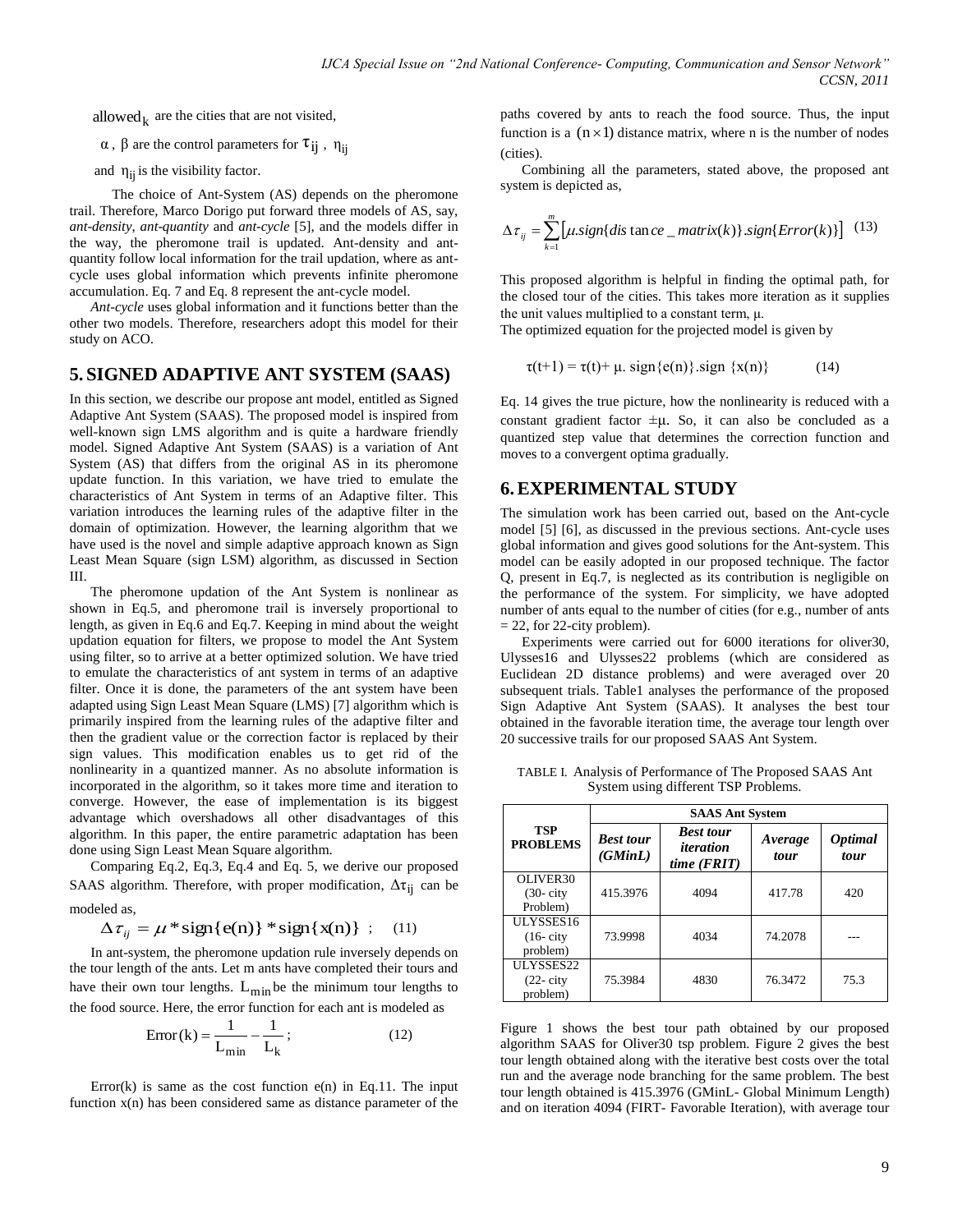length of 417.78. Previously obtained best tour length for the same problem was 415.3976, but the average tour length found was 421.9832 for Adaptive Ant System (AAS) [6]. Figure 2 shows the best tour obtained in each iteration and the average node branching. We find that the standard deviation does not fall to zero; it assures us that our system actively searches for better results which may differ from the best so far tour found. Figure 3 gives the variation of best iterative tour found at 20 successive run.



Figure 1. Best Tour Path obtained by SAAS using Oliver30.tsp



 Figure 2. Iterative Best Cost and average node branching of SAAS using Oliver30.tsp problem



 Figure 3. Best Tour of SAAS over 20 successive iteration using Oliver30.tsp problem



 Figure 4. Iterative Best Cost and average node branching of SAAS using Ulysses22.tsp problem



Figure 5. Best Tour Path obtained by SAAS using Ulysses22.tsp

Figure 4, 5, and 8 gives the best tour graph, Average Node Branching (i.e., standard deviation) and iterative best tour, and best tour for 20 successive run for 22 city tsp problem called Ulysses22 tsp problem. Figure 6, 7, and 8 gives the same for Ulysses16 tsp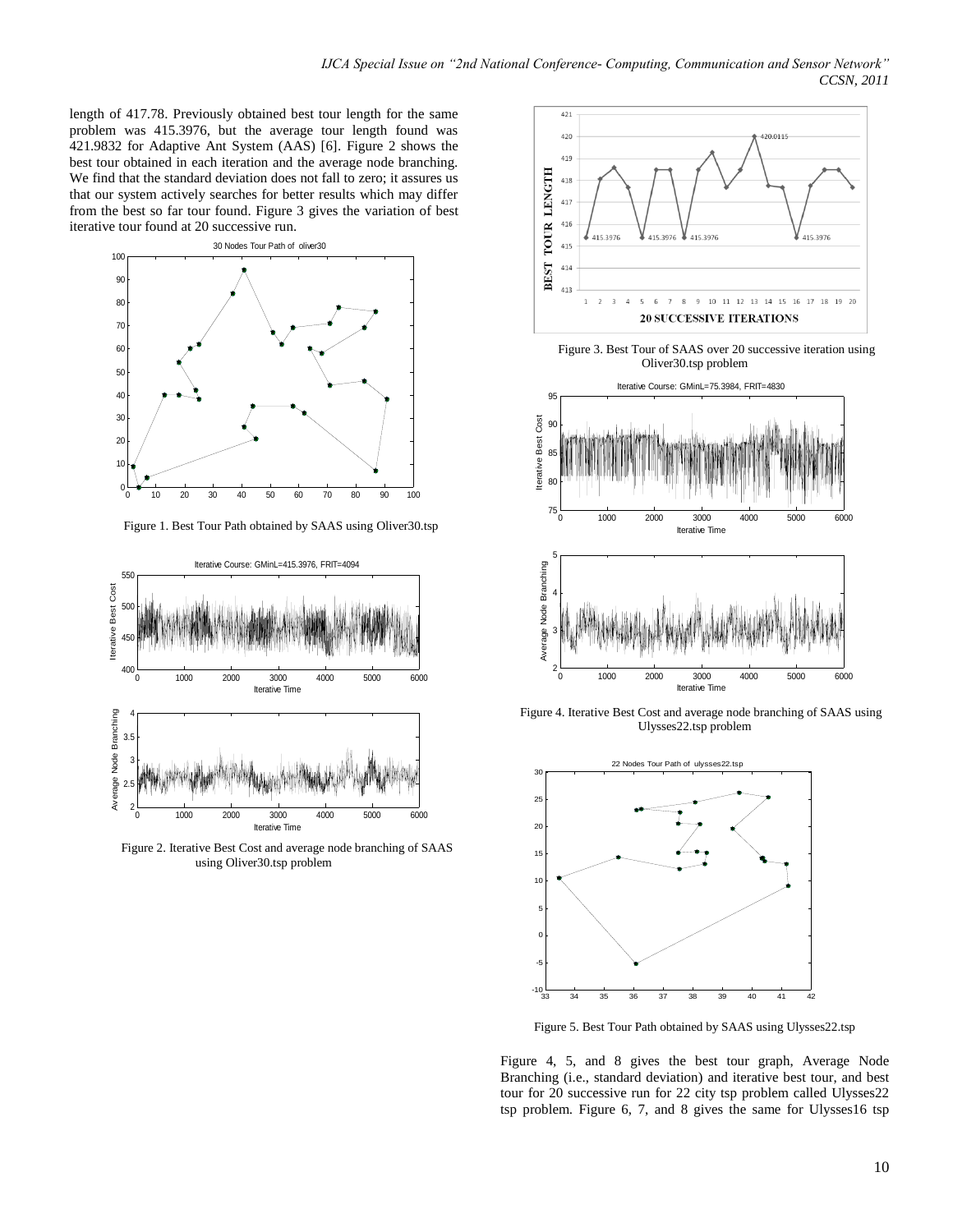problem. Ulysses problem also provides satisfactory results with the proposed SAAS ant system. Even from Table 1, Ulysses22 problem is very close to its optimal result (SAAS gives 75.3984 whereas optimal is 75.3, difference being 0.0984  $\approx$  0.01), which is acceptable and a positive implementation for our problem. From Table 1 it is seen that the time for the best tour length is around 4000 (4094, 4034, and 4830). So, time required to converge to the optimal (minimal) solution is large as we have opted for the sign values of gradient than for their true values. So, time requirement is more, as no information are provided only the sign values of the information are passed and so it takes more time to converge. Introduction of the sign values of gradient make it hardware compatible and cost effective and the non-linearity is abridged.



Figure 6. Iterative Best Cost and average node branching of SAAS using Ulysses16.tsp problem



Figure 7. Best Tour Path obtained by SAAS using Ulysses16.tsp



Figure 8. Best Tour of SAAS over 20 successive iteration using Ulysses16.tsp problem



Figure 8. Best Tour of SAAS over 20 successive iteration using Ulysses22.tsp problem

# **7. CONCLUSION**

In this paper, we have introduced an adaptive model of Ant System, based on the pheromone updation using adaptive filter entitled as Signed Adaptive Ant System (SAAS). The main idea was to make the Ant System simpler to design and cost effective in terms of both speed and hardware. This adaptation minimizes the cost function and guides the system towards a satisfactory optimal solution. But, it takes longer time and more iteration to converge as no absolute value is provided. SAAS gives comparatively favorable results as shown in Table 1. Our system can be implemented using hardware, as it relies on the sign information and it is hardware compatible. As the number of city increases more, i.e., in case of large city problems, it takes more iteration to converge. This paper is a step forward of incorporating Adaptive Filter in the domain of optimization.

Future implementation and analysis can be made by incorporating partial gradient information to this Sign-LMS adaptive algorithm. And also we intend to apply the same on ATSP (Asymmetric TSP) problem and other optimized problems and also to design its hardware layout.